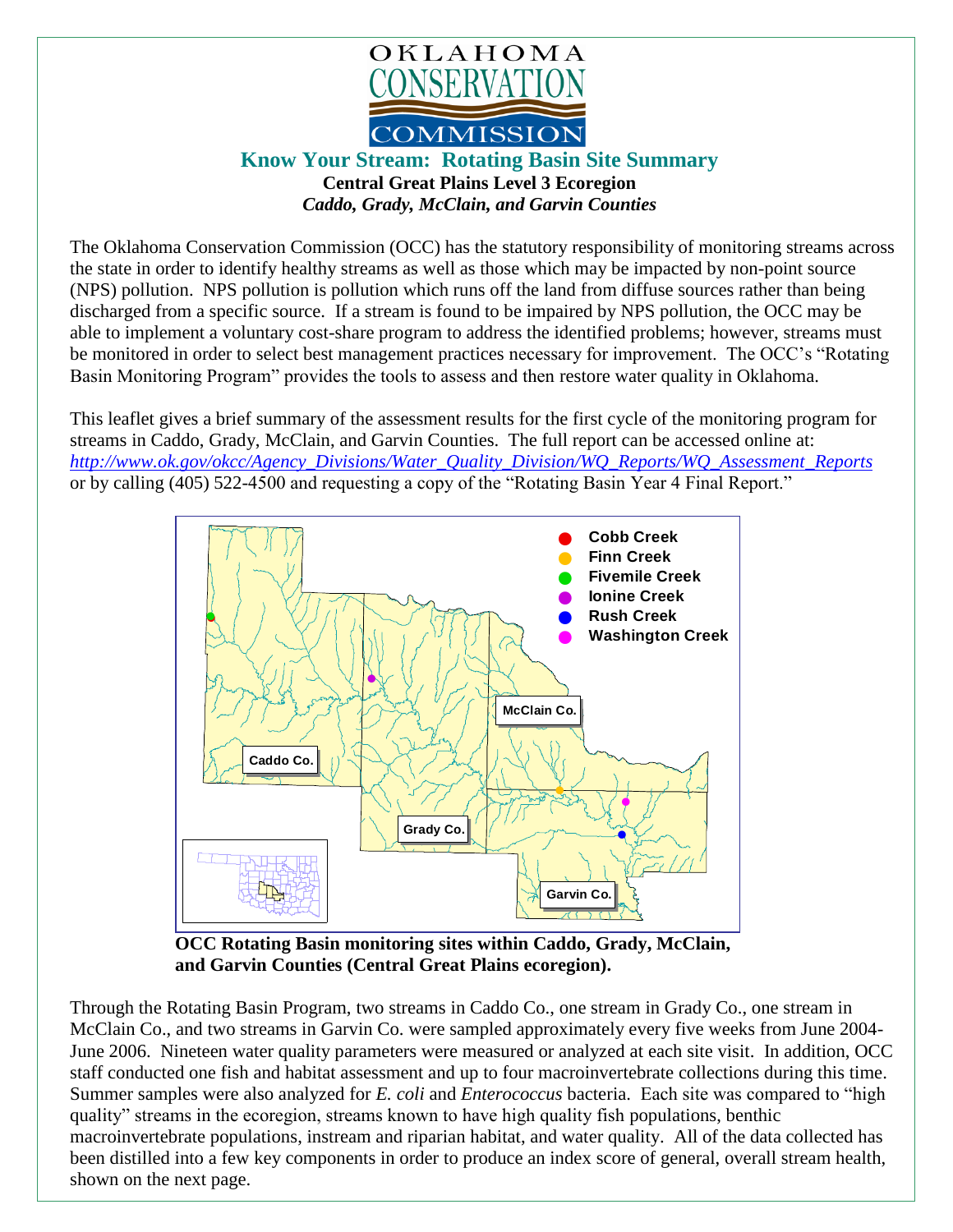**Summary of general stream health as determined by comparison to high quality streams in the Central Great Plains ecoregion and by assessment using Oklahoma State Water Quality Standards†.**

| moderate<br>good<br>poor                                 | <b>Good</b>                        | <b>Moderate</b>                 |                                   |                             |                             | <b>Poor</b>                   |
|----------------------------------------------------------|------------------------------------|---------------------------------|-----------------------------------|-----------------------------|-----------------------------|-------------------------------|
|                                                          | <b>Rush</b><br><b>Creek</b>        | <b>Fivemile</b><br><b>Creek</b> | <b>Washington</b><br><b>Creek</b> | <b>Finn</b><br><b>Creek</b> | <b>Cobb</b><br><b>Creek</b> | <b>Ionine</b><br><b>Creek</b> |
| <b>Overall Stream Health</b>                             | 53                                 | 43                              | 35                                | 33                          | 33                          | 29                            |
| Phosphorus                                               | 5                                  | 5                               | $\overline{3}$                    | 3                           | 5                           | $5\overline{)}$               |
| Nitrogen                                                 | 5                                  | 5                               | 5                                 | 5                           | 5                           | $5\overline{)}$               |
| Ammonia                                                  | 5                                  | 5                               | 5                                 | 5                           | $-5$                        | 5                             |
| Dissolved Oxygen                                         | 5                                  | 5                               | 5                                 | $-5$                        | 5                           | 5                             |
| pH                                                       | 5                                  | 5                               | 5                                 | 5                           | 5                           | $5\overline{)}$               |
| Turbidity                                                | 5                                  | 5                               | $-5$                              | 5                           | 5                           | $\overline{5}$                |
| Salts (chloride, sulfate, TDS)                           | 5                                  | 5                               | 5                                 | 5                           | 5                           | $-5$                          |
| Fish                                                     | 5                                  | 3                               | 1                                 | 5                           | 5                           | $-5$                          |
| Macroinvertebrates                                       | 5                                  | 5                               | 5                                 | 5                           | 3                           | $\mathbf{1}$                  |
| Instream/Riparian Habitat                                | 5                                  | 5                               | 3                                 | 5                           | 5                           | 5                             |
| Bacteria                                                 | 3                                  | $-5$                            | 3                                 | $-5$                        | $-5$                        | $\overline{3}$                |
|                                                          | Scale of 1-5 with 5 being the best |                                 |                                   |                             |                             |                               |
| 1=significantly lower than high quality sites<br>KEY:    |                                    |                                 |                                   |                             |                             |                               |
| 3=not as good as high quality sites but not impaired     |                                    |                                 |                                   |                             |                             |                               |
| 5=equal to or better than high quality sites in the area |                                    |                                 |                                   |                             |                             |                               |

-5=impaired by state standards

**Cobb Creek** (OK310830-06-0050M): This stream is on the state's  $303(d)$  list<sup>†</sup> as impaired for ammonia and bacteria. The macroinvertebrate community is slightly impaired relative to high quality streams in the area. All other values were good.

**Finn Creek** (OK310810-02-0020D): This stream is on the state's 303(d) list<sup>†</sup> as impaired due to low dissolved oxygen and high bacteria levels. The phosphorus levels were higher than high quality sites in the ecoregion but not significantly so. All other values were good.

**Fivemile Creek (OK310830-06-0080D):** This stream is on the state's 303(d) list<sup>†</sup> as impaired for bacteria. The fish community is not as robust as high quality streams in the area but is not impaired. All other values were good.

**Ionine Creek (OK310820-01-0160L):** This stream is on the state's 303(d) list<sup>†</sup> as impaired for sulfates, an indicator of high mineral content. In addition, the fish community does not meet state standards. The macroinvertebrate community is significantly different from high quality sites in the area. The stream has bacteria levels which are not impaired but are elevated.

**Rush Creek (OK310810-05-0010D):** This stream is not impaired and is comparable to high quality sites in the ecoregion for all parameters except bacteria. While not impaired, the bacteria levels are elevated.

**Washington Creek (OK310810-01-0190G):** This stream is on the state's 303(d) list<sup>†</sup> as impaired for turbidity. The fish community was poor relative to high quality sites in the ecoregion, and the instream habitat was of moderate quality. The phosphorus and bacteria levels were higher than high quality sites in the ecoregion but not significantly so.

*† The use of Oklahoma Water Quality Standards to assess streams and the 2008 results are described in the DEQ's 2008 Integrated Report, accessible online at http://www.deq.state.ok.us/wqdnew/305b\_303d/2008\_integrated\_report\_entire\_document.pdf*